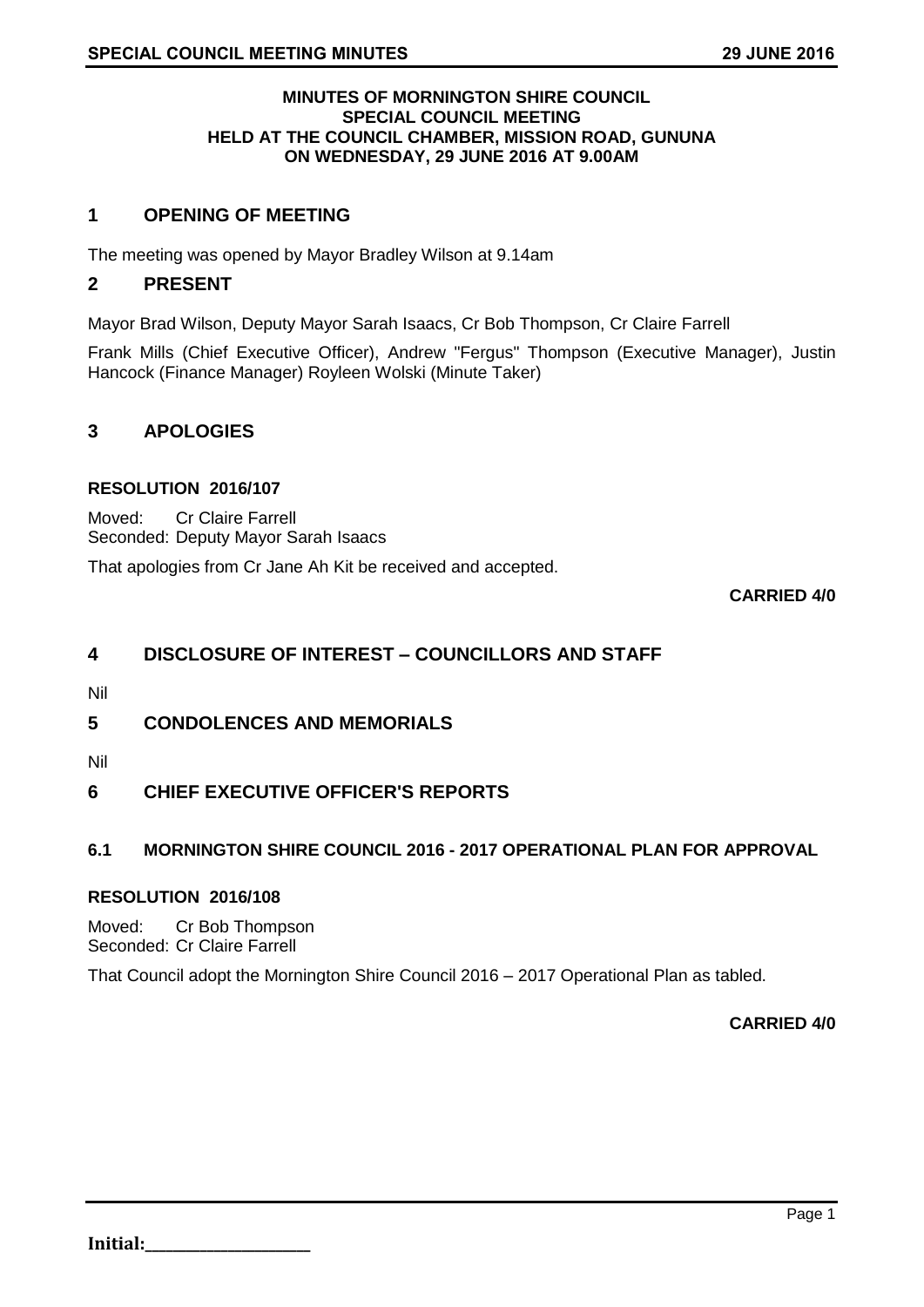## **6.2 MORNINGTON SHIRE COUNCIL ORGANISATION STRUCTURE FOR PERIOD COMMENCING 1ST JULY 2016**

#### **RESOLUTION 2016/109**

Moved: Cr Bob Thompson Seconded: Deputy Mayor Sarah Isaacs

That Council adopt the Mornington Shire Council Organisation Structure, as tabled.

### **CARRIED 4/0**

Discussion was entered into in relation to what certain expenses were for, and where certain cost savings were being implemented, including insurances. Questions were asked and answered in relation to where some funding was obtained, the details of certain fees and charges, the background to certain long term situations, and future transition plans to implement streamlining. Council asked for clarification of certain terms, including "On Costing" and the Finance Manager provided this information.

The Finance Manager addressed Council in relation to the improvement in general financial position and the movement towards sustainability. The Chief Executive Officer provided information about building capacity into funding.

#### **6.3 BUDGET 2016-2017 & CAPITAL BUDGET 2016-2017**

#### **RESOLUTION 2016/110**

Moved: Cr Bobby Thompson Seconded: Cr Claire Farrell

That Council adopt the Mornington Shire Council Operational Budget 2016 – 2017, Mornington Island Capital Budget 2016- 2017 and Revenue Statement 2016-2017 as tabled.

#### **CARRIED 4/0**

Discussion was entered into in relation to certain Commercial & Regulatory Fees & Charges, the pros and cons of charging those rates, and the options to write to the CEO in relation to a reduction in fees for Community Service Providers. Discussion was also entered into in relation to ways that Council recoups costs, and general practices in relation to waiving fees. Questions were asked in relation to burial fees and discussion was entered into in relation to funding available to assist community members with these fees. The Mayor asked about costs in relation to the batching plant, and the Finance Manager provided information to Council.

**Initial:**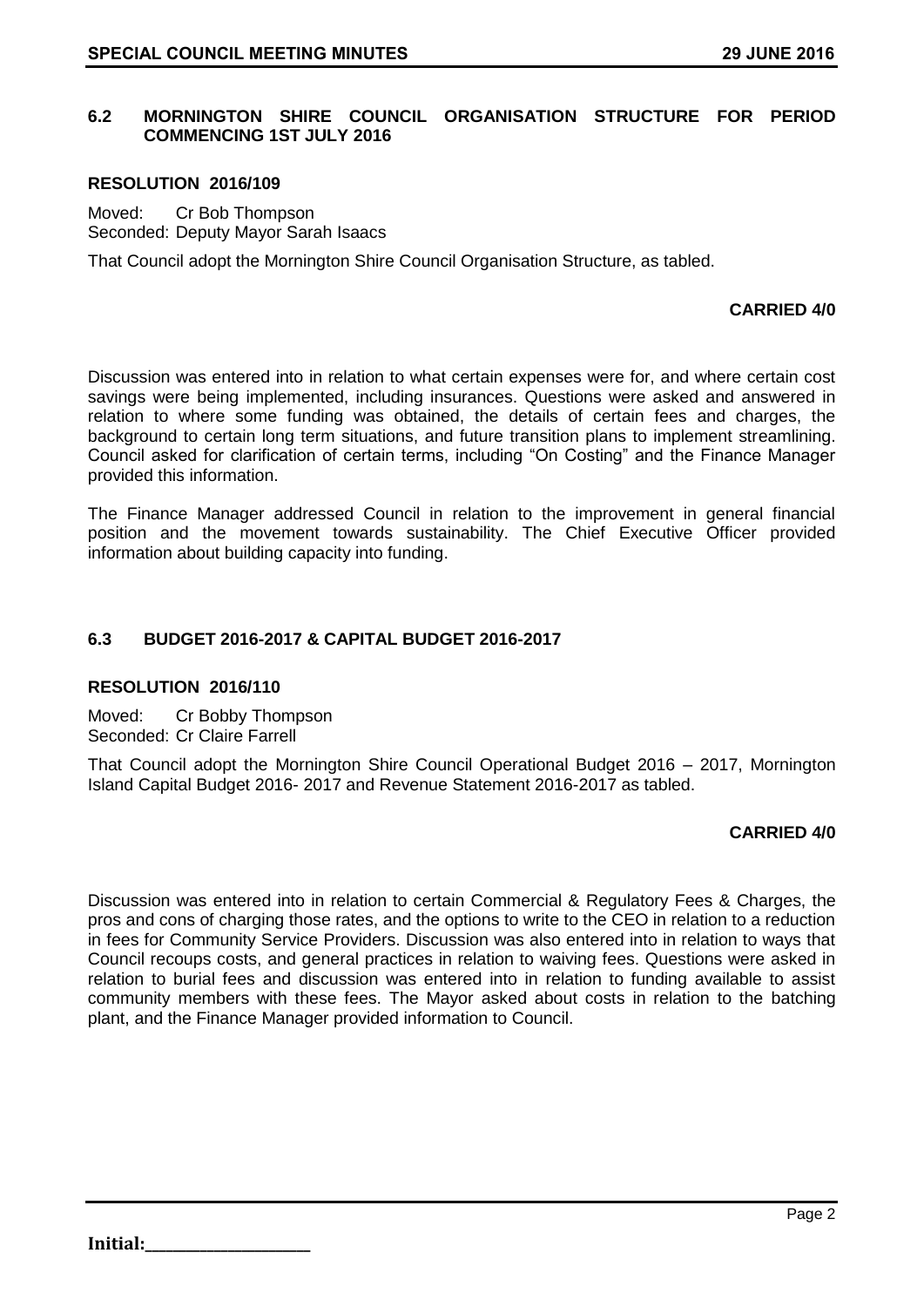## **6.4 SCHEDULE OF COMMERCIAL & REGULATORY FEES & CHARGES**

#### **RESOLUTION 2016/111**

Moved: Cr Bob Thompson Seconded: Cr Claire Farrell

That Council adopt the Schedule of Fees and Charges for the 2016 – 2017 Financial Year.

#### **CARRIED 40**

Questions were asked in relation to Grants and the Finance Manager and Chief Executive Officer provided information about the formal approach to the process for Grant applications and Approvals, and audit acquittal requirements in the future. Council asked questions in relation to the Debt Policy and these were answered by the Finance Manager. The CEO provided information about the prerequisite for all Councils to have a Debt Policy, and discussion was entered into in relation to loans. Questions were also asked in relation to investments, and the Finance Manager provided information about investment and risk management. Discussion was entered into in relation to normal process and the need for Council to know what is being spent. Questions were asked in relation to the requirement of Council to adhere to Local Government Policy and the benefits of regular review. The Finance Manager provided information about Procurement and Revenue Policies.

At 10:09 am, Fergus Thompson left the meeting.

At 10:11 am, Fergus Thompson returned to the meeting

At 10:19 am, Deputy Mayor Sarah Isaacs left the meeting.

At 10:20 am, Deputy Mayor Sarah Isaacs returned to the meeting.

| 6.5 | <b>ADVERTISING</b>              |              | <b>POLICY</b>      |                    |               | 2016-2017 |
|-----|---------------------------------|--------------|--------------------|--------------------|---------------|-----------|
|     | <b>COMMUNITY</b>                |              | <b>GRANTS</b>      | <b>POLICY</b>      |               | 2016-2017 |
|     | <b>DEBT</b>                     |              | <b>POLICY</b>      |                    | 2016-2017     |           |
|     | <b>ENTERTAINMENT</b>            | $\mathbf{x}$ | <b>HOSPITALITY</b> | <b>EXPENDITURE</b> | <b>POLICY</b> | 2016-2017 |
|     | <b>INVESTMENT</b>               |              | <b>POLICY</b>      |                    |               | 2016-2017 |
|     | <b>PROCUREMENT</b>              |              | <b>POLICY</b>      |                    |               | 2016-2017 |
|     | <b>REVENUE POLICY 2016-2017</b> |              |                    |                    |               |           |

#### **RESOLUTION 2016/112**

Moved: Cr Claire Farrell Seconded: Cr Bobby Thompson

That Council adopt:

The Advertising Policy 2016-2017

Community Grants Policy 2016-2017

Debt Policy 2016-2017

Entertainment & Hospitality Expenditure Policy 2016-2017

Investment Policy 2016-2017

Procurement Policy 2016-2017

Revenue Policy 2016 2017 as tabled.